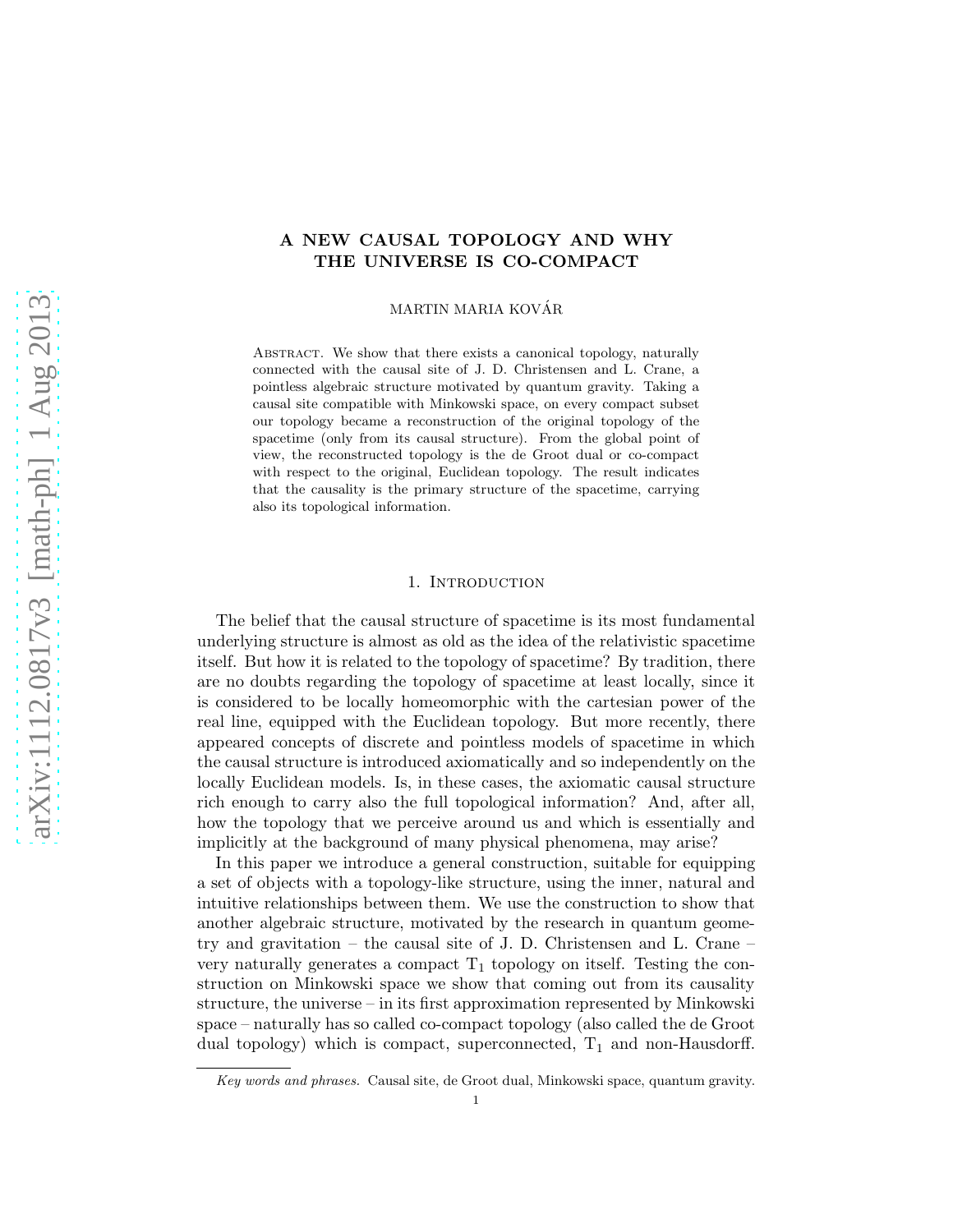### $\begin{array}{c} \text{MARTIN MARIA KOVÁR} \end{array}$

The co-compact topology on Minkowski space coincides with the Euclidean topology on all compact sets – in the more physically related terminology, at the finite distances. Therefore, the studied construction has probably no impact to the description of local physical phenomena, but it changes the global view at the universe. Perhaps it could help to explain how the topology that we perceive "around us" (in any way – by our everyday experience, as well as by experiments, measurements and other physical phenomena) may arise from causality.

#### 2. Mathematical Prerequisites

<span id="page-1-0"></span>Throughout this paper, we mostly use the usual terminology of general topology, for which the reader is referred to [\[4\]](#page-14-0) or [\[7\]](#page-14-1), with one exception – in a consensus with a modern approach to general topology, we no longer assume the Hausdorff separation axiom as a part of the definition of compactness. This is especially affected by some recent motivations from computer science, but also the contents of the paper [\[12\]](#page-14-2) confirms that such a modification of the definition of compactness is a relevant idea. Thus we say that a topological space is compact, if every its open cover has a finite subcover, or equivalently, if every centered system of closed sets or a closed filter base has a non-empty intersection. Note that by the well-known Alexander's subbase lemma, the general closed sets may be replaced by more special elements of any closed subbase for the topology.

We have already mentioned the co-compact or the de Groot dual topology, which was first systematically studied probably at the end of the 60's by J. de Groot and his coworkers, J. M. Aarts, H. Herrlich, G. E. Strecker and E. Wattel. The initial paper is [\[10\]](#page-14-3). About 20 years later the co-compact topology again came to the center of interest of some topologists and theoretical computer scientists in connection with their research in domain theory. During discussions in the community the original definition due to de Groot was slightly changed to its current form, inserting a word "saturated" to the original definition (a set is saturated, if it is an intersection of open sets, so in a T<sub>1</sub> space, all sets are saturated). Let  $(X, \tau)$  be a topological space. The topology generated by the family of all compact saturated sets used as the base for the closed sets, we denote by  $\tau$ <sup>G</sup> and call it *co-compact* or de Groot dual with respect to the original topology  $\tau$ . In [\[17\]](#page-14-4) J. Lawson and M. Mislove stated question, whether the sequence, containing the iterated duals of the original topology, is infinite or the process of taking duals terminates after finitely many steps with topologies that are dual to each other. In 2001 the author solved the question and proved that only 4 different topologies may arise (see [\[14\]](#page-14-5)).

The following theorem summarizes the previously mentioned facts important for understanding the main results, contained in Section [4.](#page-5-0) The theorem itself is not new, under slightly different terminology the reader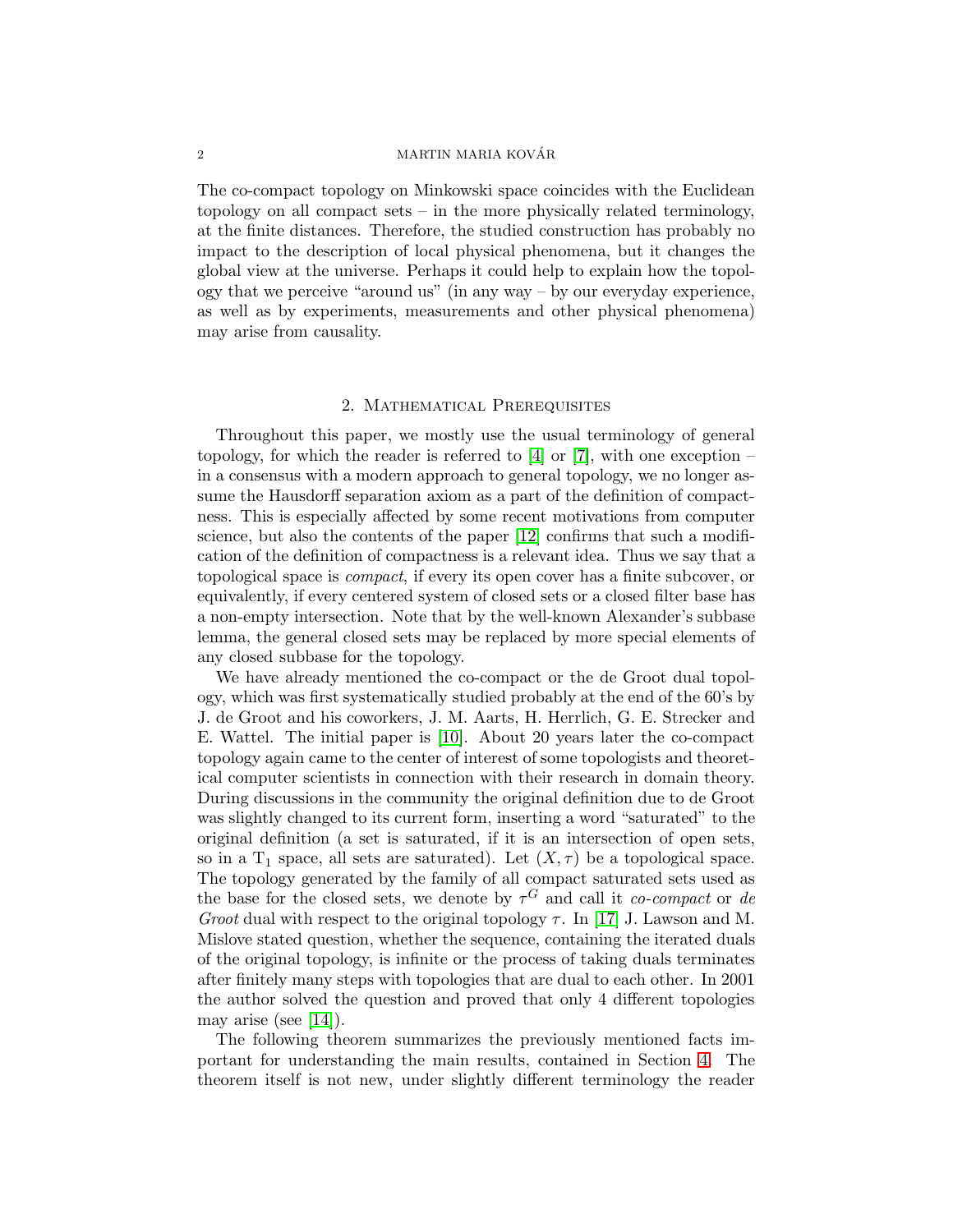can essentially find it in [\[10\]](#page-14-3). A more general result, equivalently characterizing the topologies satisfying  $\tau = \tau^{GG}$ , the reader may find in the second author's paper [\[15\]](#page-14-6). For our purposes, the reader may replace a general non-compact, locally compact Hausdorff space by the Minkowski space equipped with the Euclidean topology. The proof we present here only for the reader's convenience, without any claims of originality. For the proof we need to use the following notion. Let  $\psi$  be a family of sets. We say that  $\psi$ has the finite intersection property, or briefly, that  $\psi$  has f.i.p., if for every  $P_1, P_2, \ldots, P_k \in \psi$  it follows  $P_1 \cap P_2 \cap \cdots \cap P_k \neq \emptyset$ . In some literature (for example, in [\[4\]](#page-14-0)), a collection  $\psi$  with this property is called *centered*.

**Theorem 2.1.** Let  $(X, \tau)$  be a non-compact, locally compact Hausdorff topological space. Then

- (i)  $\tau^G \subseteq \tau$ ,
- (ii)  $\tau = \tau^{GG},$
- (iii)  $(X, \tau^G)$  is compact and superconnected,
- (iv) the topologies induced from  $\tau$  and  $\tau$ <sup>G</sup> coincide on every compact subset of  $(X, \tau)$ .

*Proof.* The topology  $\tau$ <sup>G</sup> has a closed base which consists of compact sets. Since in a Hausdorff space all compact sets are closed, we have (i).

Let  $C \subseteq X$  be a closed set with respect to  $\tau$ , to show that C is compact with respect to  $\tau^G$ , let us take a non-empty family  $\Phi$  of compact subsets of  $(X, \tau)$ , such that the family  $\{C\} \cup \Phi$  has f.i.p. Take some  $K \in \Phi$ . Then the family  $\{C \cap K\} \cup \{C \cap F | F \in \Phi\}$  also has f.i.p. in a compact set K, so it has a non-empty intersection. Hence, also the intersection of  $\{C\} \cup \Phi$  is non-empty, which means that C is compact with respect to  $\tau^G$ . Consequently, C is closed in  $(X, \tau^{GG})$ , which means that  $\tau \subseteq \tau^{GG}$ . The topology  $\tau^{GG}$  has a closed base consisting of sets which are compact in  $(X, \tau^G)$ . Take such a set, say  $H \subseteq X$ . Let  $x \in X \setminus H$ . Since  $(X, \tau)$  is locally compact and Hausdorff, for every  $y \in H$  there exist  $U_y, V_y \in \tau$  such that  $x \in U_y$ ,  $y \in V_y$  and  $U \cap V = \varnothing$ , with cl  $U_y$  compact. Denote  $W_y = X \setminus \text{cl } U_y$ . We have  $y \in V_y \subseteq W_y$ , so the sets  $W_y, y \in H$  cover H. The complement of  $W_y$  is compact with respect to  $\tau$ , so  $W_y \in \tau^G$ . The family  $\{W_y | y \in H\}$  is an open cover of the compact set H in  $(X, \tau^G)$ , so it has a finite subcover, say  $\{W_{y_1}, W_{y_2}, \ldots, W_{y_k}\}$ . Denote  $U = \bigcap_{i=1}^k U_{x_i}$ . Then  $U \cap H = \emptyset$ ,  $x \in U \subseteq X \setminus H$ , which means that  $X \setminus H \in \tau$  and H is closed in  $(X, \tau)$ . Hence,  $\tau^{GG} \subseteq \tau$ , an together with the previously proved converse inclusion, it gives (ii).

Let us show (iii). Take any collection  $\Psi$  of compact subsets of  $(X, \tau)$ having f.i.p. They are both compact and closed in  $(X, \tau)$ , so  $\bigcap \Psi \neq \emptyset$ . Then  $(X, \tau^G)$  is compact. Let  $U, V \in \tau^G$  and suppose that  $U \cap V = \emptyset$ . The complements of U, V are compact in  $(X, \tau)$  as intersections of compact closed sets in a Hausdorff space. Then  $(X, \tau)$  is compact as a union of two compact sets, which is not possible. Hence, it holds (iii).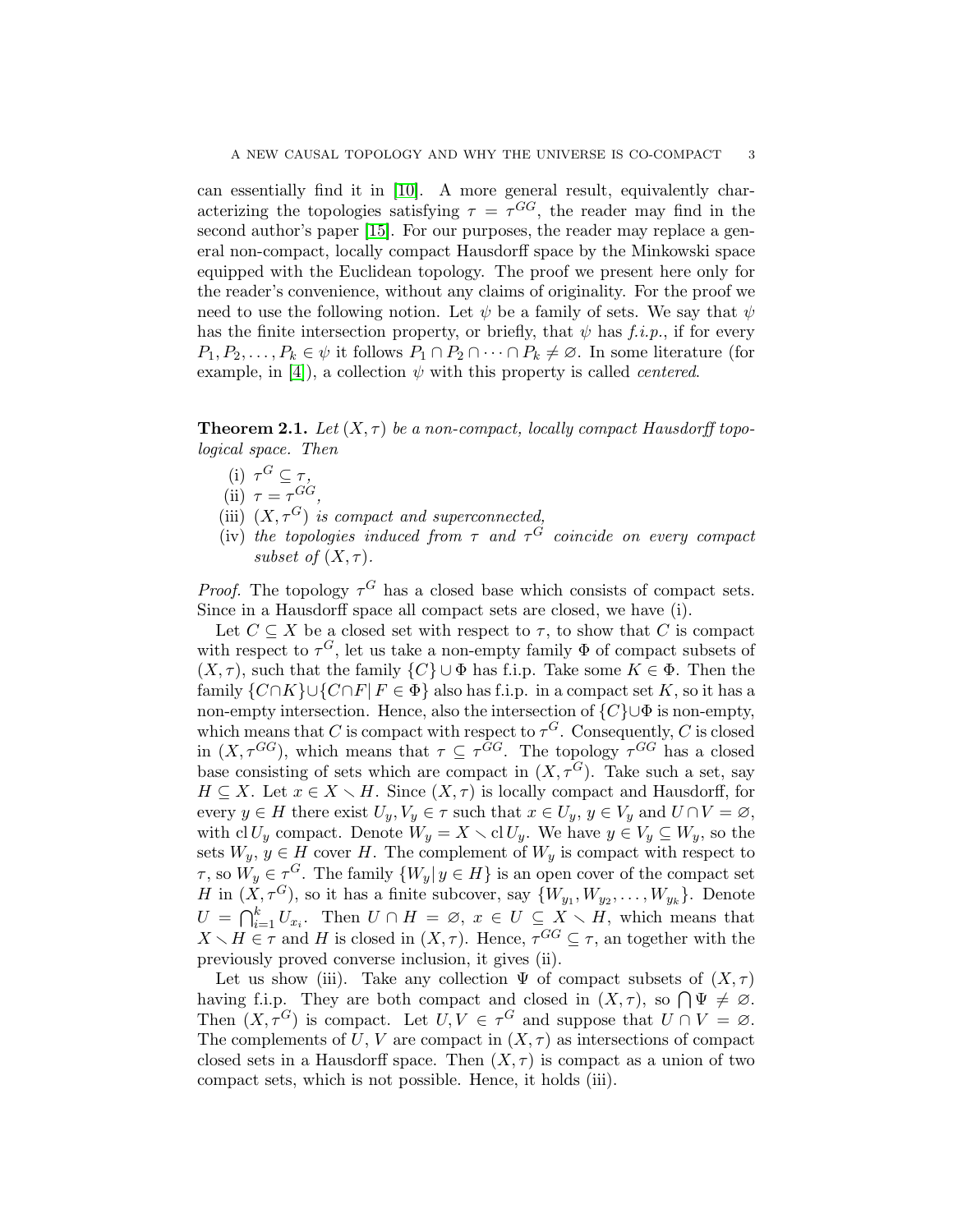### 4 MARTIN MARIA KOVÁR

Finally, take a compact subset K and a closed subset C of  $(X, \tau)$ . Then  $K \cap C$  is compact in  $(X, \tau)$  and hence closed in  $(X, \tau^G)$ . Thus the topology on K induced from  $\tau^G$  is finer than the topology induced from  $\tau$ . Together with (i), we get (iv).

## 3. How to Topologize Everything

As it has been recently noted in [\[12\]](#page-14-2), the nature or the physical universe, whatever it is, has probably no existing, real points like in the classical Euclidean geometry (or, at least, we cannot be absolutely sure of that). Points, as a useful mathematical abstraction, are infinitesimally small and thus cannot be measured or detected by any physical way. But what we can be sure that really exists, there are various locations, containing concrete physical objects. In this paper we will call these locations places. Various places can overlap, they can be merged, embedded or glued together, so the theoretically understood virtual "observer" can visit multiple places simultaneously. For instance, the Galaxy, the Solar system, the Earth, (the territory of) Europe, Brno (a beautiful city in Czech Republic, the place of author's residence), the room in which the reader is present just now, are simple and natural examples of places conceived in our sense. Certainly, in this sense, one can be present at many of these places at the same time, and, also certainly, there exist pairs of places, where the simultaneous presence of any physical objects is not possible. Or, at least, from our everyday experience it seems the nature behaves in this way. Thus the presence of various physical objects connects these primarily free objects – our places – to the certain structure, which we call a framework.

Note that it does not matter that the places are, at the first sight, determined rather vaguely or with some uncertainty. They are conceived as elements of some algebraic structure, with no any additional geometrical or metric structure and as we will see later, the "uncertainty" could be partially eliminated by the relationships between them. Let's now give the precise definition.

**Definition 3.1.** Let P be a set,  $\pi \subseteq 2^{\mathcal{P}}$ . We say that  $(\mathcal{P}, \pi)$  is a framework. The elements of P we call places, the set  $\pi$  we call framology.

Although every topological space is a framework by the definition, the elementary interpretation of a framework is very different from the usual interpretation of a topological space. The elements of the framology are not primarily considered as neighborhoods of places, although this seems to be also very natural. If  $P$  contains all the places that are or can be observed, the framology  $\pi$  contains the list of observations of the fact that the virtual "observer" or some physical object that "really exists" (whatever it means), can be present at some places simultaneously. The structure which  $(\mathcal{P}, \pi)$ represents arises from these observations.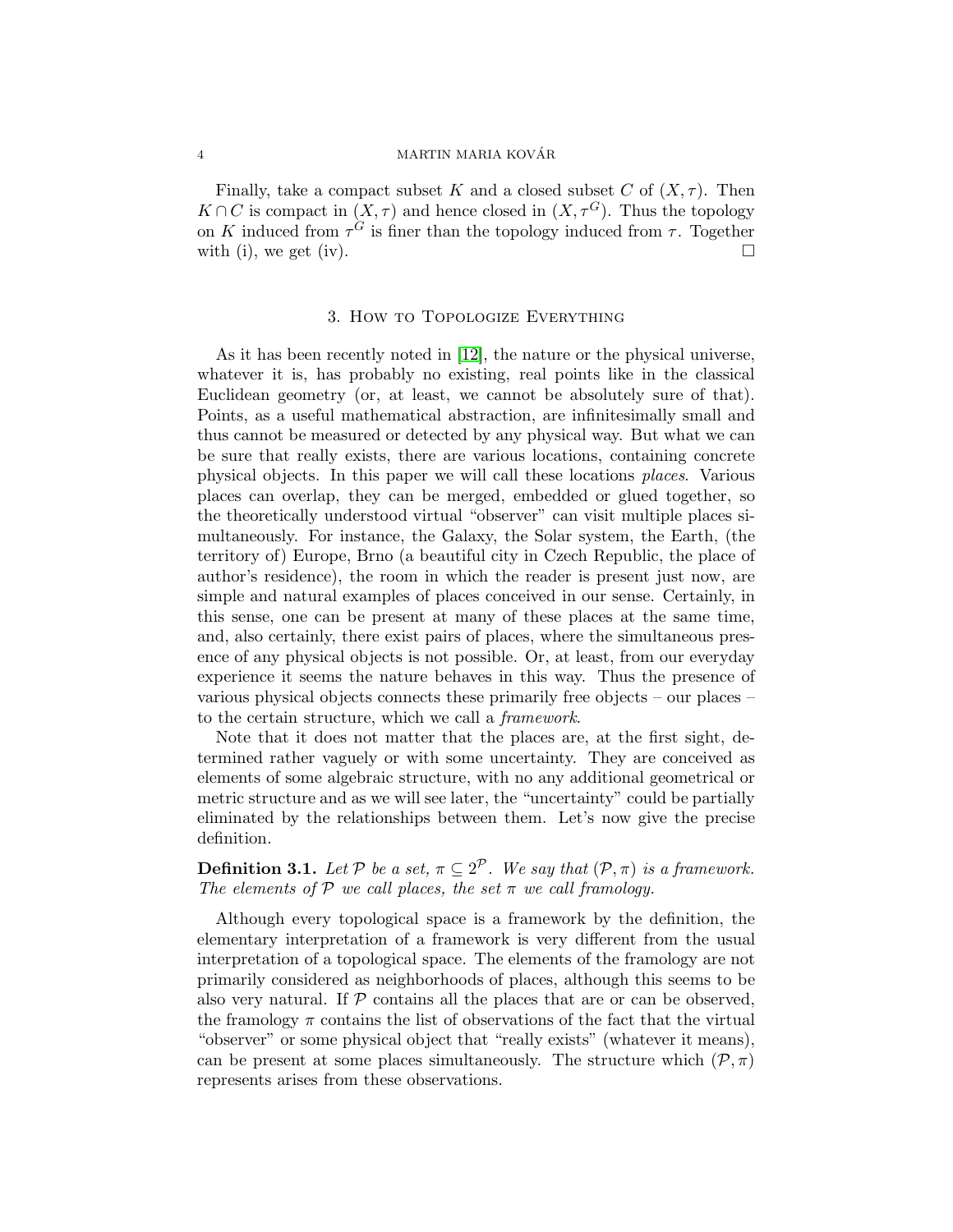Let us introduce some other useful notions.

**Definition 3.2.** Let  $(P, \pi)$  and  $(S, \sigma)$  be frameworks. A mapping  $f : P \to S$ satisfying  $f(\pi) \subset \sigma$  we call a framework morphism.

**Definition 3.3.** Let  $(P, \pi)$  be a framework,  $\sim$  an equivalence relation on P. Let P∼ be the set of all equivalence classes and  $g: P \to P_{\sim}$  the corresponding quotient map. Then  $(P_{\sim}, g(\pi))$  is called the quotient framework of  $(P, \pi)$ (with respect to the equivalence  $\sim$ ).

**Definition 3.4.** A framework  $(P, \pi)$  is  $T_0$  if for every  $x, y \in P$ ,  $x \neq y$ , there exists  $U \in \pi$  such that  $x \in U$ ,  $y \notin U$  or  $x \notin U$ ,  $y \in U$ .

**Definition 3.5.** Let  $(P, \pi)$  be a framework. Denote  $P^d = \pi$  and  $\pi^d =$  $\{\pi(x)|x \in P\}$ , where  $\pi(x) = \{U|U \in \pi, x \in U\}$ . Then  $(P^d, \pi^d)$  is the dual framework of  $(P, \pi)$ . The places of the dual framework  $(P^d, \pi^d)$  we call abstract points or simply points of the original framework  $(P, \pi)$ .

The framework duality is a simple but handy tool for switching between the classical point-set representation (like in topological spaces) and the point-less representation, introduced above.

Some Examples. There is a number of natural examples of mathematical structures satisfying the definition of a framework, including nonoriented graphs, topological spaces (with open maps as morphisms), measurable spaces or texture spaces of M. Diker [\[5\]](#page-14-7). Among physically motivated examples, we may mention the Feynman diagrams with particles in the role of places and interactions as the associated abstract points. Very likely, certain aspects of the string theory, related to general topology, can also be formulated in terms of the framework theory.

It should be noted that the notion of a framework is a special case of the notion of the *formal context*, due to B. Ganter and R. Wille [\[8\]](#page-14-8), sometimes also referred as the Chu space [\[3\]](#page-14-9). Recall that a formal context is a triple  $(G, M, I)$ , where G is a set of objects, M is a set of attributes and  $I \subseteq G \times M$ is a binary relation. Thus a framework  $(P, \pi)$  may be represented as a formal context  $(P, \pi, \in)$ , where objects are the places and their attributes are the abstract points. Even though the theory and methods of formal concept analysis may be a useful tool also for our purposes, we prefer the topologyrelated terminology that we introduced in this section because it seems to be more close to the way, how mathematical physics understands to the notion of spacetime. It also seems that frameworks are closely related to the notion of partial metric due to S. Matthews [\[18\]](#page-14-10), but these relationships will be studied in a separate paper.

# **Proposition 3.1.** Let  $(P, \pi)$  be a framework. Then  $(P^d, \pi^d)$  is  $T_0$ .

*Proof.* Denote  $S = \pi$ ,  $\sigma = {\pi(x) | x \in P}$ , so  $(S, \sigma)$  is the dual framework of  $(P, \pi)$ . Let  $u, v \in S$ ,  $u \neq v$ . Since  $u, v \in 2^P$  are different sets, either there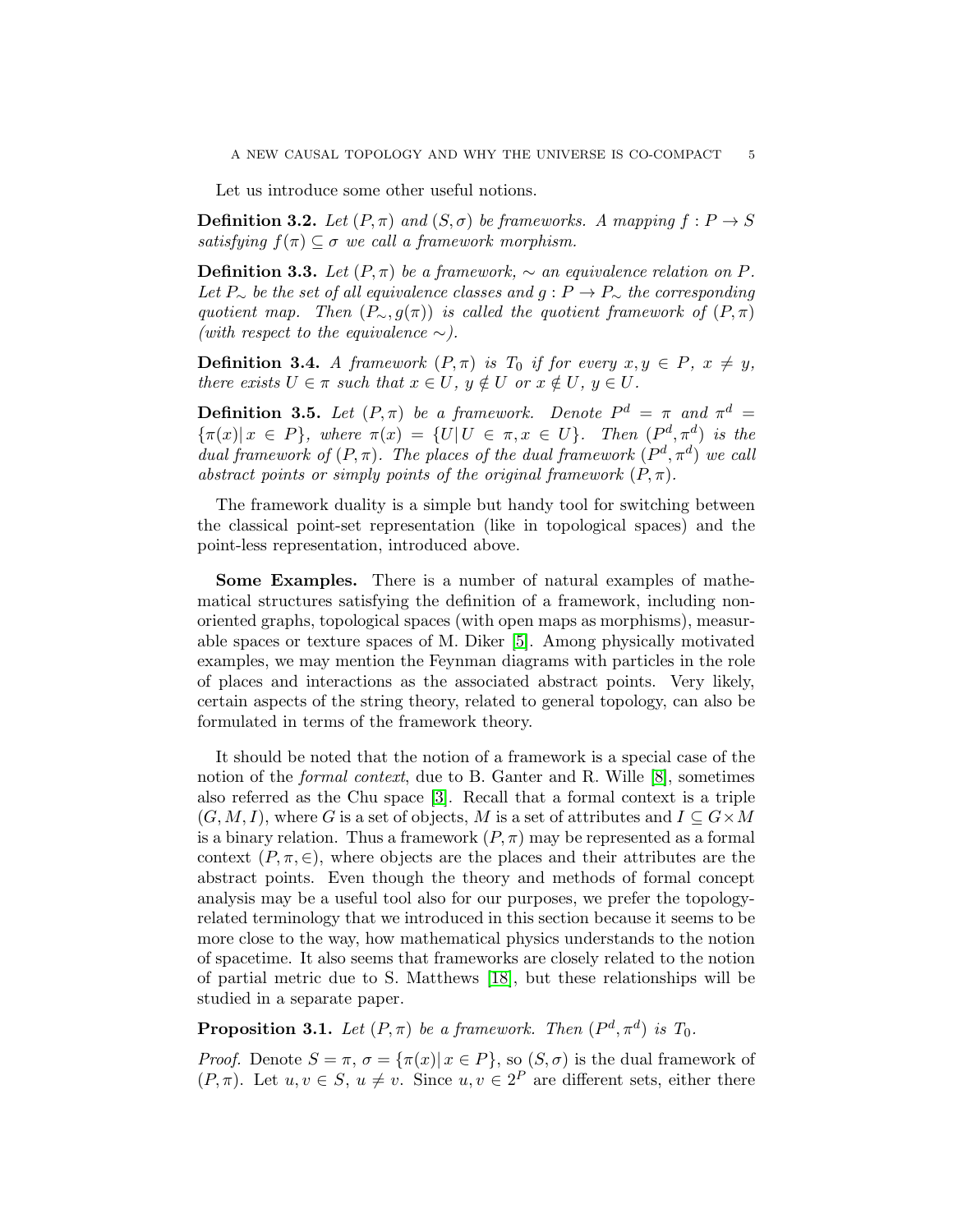exists  $x \in u$  such that  $x \notin v$ , or there exists  $x \in v$ , such that  $x \notin u$ . Then  $u \in \pi(x)$  and  $v \notin \pi(x)$ , or  $v \in \pi(x)$  and  $u \notin \pi(x)$ . In both cases there exists  $\pi(x) \in \sigma$ , containing one element of  $\{u, v\}$  and not containing the other.  $\Box$ 

**Theorem 3.1.** Let  $(P, \pi)$  be a framework. Then  $(P^{dd}, \pi^{dd})$  is isomorphic to the quotient of  $(P, \pi)$ . Moreover, if  $(P, \pi)$  is  $T_0$ , then  $(P^{dd}, \pi^{dd})$  and  $(P, \pi)$ are isomorphic.

*Proof.* We denote  $R = P^d = \pi$ ,  $\rho = \pi^d = {\pi(x) | x \in P}$ ,  $S = R^d = \rho$ ,  $\sigma = \rho^d = {\rho(x) | x \in R}.$  Then  $(S, \sigma)$  is the double dual of  $(P, \pi)$ . It remains to show, that  $(S, \sigma)$  is isomorphic to some quotient of  $(P, \pi)$ .

For every  $x \in P$ , we put  $f(x) = \pi(x)$ . Then  $f : P \to S$  is a surjective mapping. It is easy to show, that f is a morphism. Indeed, if  $U \in \pi$ , then  $f(U) = {\pi(x) | x \in U} = {\pi(x) | x \in P, U \in \pi(x)} = {V | V \in \rho, U \in V}$  $\rho(U) \in \sigma$ . Therefore,  $f(\pi) \subseteq \sigma$ , which means that f is an epimorphism of the framework  $(P, \pi)$  onto  $(S, \sigma)$ .

Now, we define  $x \sim y$  for every  $x, y \in P$  if and only if  $f(x) = f(y)$ . Then  $\sim$ is an equivalence relation on P. For every equivalence class  $[x] \in P_{\sim}$  we put  $h([x]) = f(x)$ . The mapping  $h : P_{\sim} \to S$  is correctly defined, moreover, it is a bijection. The verification that  $h$  is a framework isomorphism is standard, but, because of completeness, it has its natural place here. The quotient framology on  $P_{\sim}$  is  $g(\pi)$ , where  $g : P \to P_{\sim}$  is the quotient map. The quotient map g satisfies the condition  $h \circ q = f$ . Let  $W \in q(\pi)$ . There exists  $U \in \pi$  such that  $W = g(U)$ . Then  $h(W) = h(g(U)) = f(U) \in \sigma$ . Hence  $h(g(\pi)) \subseteq \sigma$ , which means that  $h : P_{\sim} \to S$  is a framework morphism. Conversely, let  $W \in \sigma = {\rho(U) | U \in \pi}$ . We will show that  $h^{-1}(W) \in g(\pi)$ . By the previous paragraph,  $\rho(U) = f(U)$  for every  $U \in \pi$ , so there exists  $U \in \pi$ , such that  $W = f(U) = h(g(U))$ . Since h is a bijection, it follows that  $h^{-1}(W) = g(U) \in g(\pi)$ . Hence, also  $h^{-1} : S \to P_{\infty}$  is a framework morphism, so the frameworks  $(P_{\sim}, g(\pi))$  and  $(S, \sigma)$  are isomorphic.

Now let us consider the special case when  $(P, \pi)$  is T<sub>0</sub>. Suppose that  $f(x) = f(y)$  for some  $x, y \in P$ . Then  $\pi(x) = \pi(y)$ , which is possible only when  $x = y$ . Then the relation  $\sim$  is the diagonal relation, and the quotient mapping q is an isomorphism.

**Corollary 3.1.** Every framework arise as dual if and only if it is  $T_0$ .

**Corollary 3.2.** For every framework  $(P, \pi)$ , it holds  $(P^d, \pi^d) \cong (P^{ddd}, \pi^{ddd})$ .

#### 4. Topology of Causal Sites

<span id="page-5-0"></span>In this section we show that the notion of a framework, introduced and studied in the previous section, has some real utility and sense. In a contrast to simple examples mentioned above, from a properly defined framework we will be able to construct a topological structure with a real physical meaning.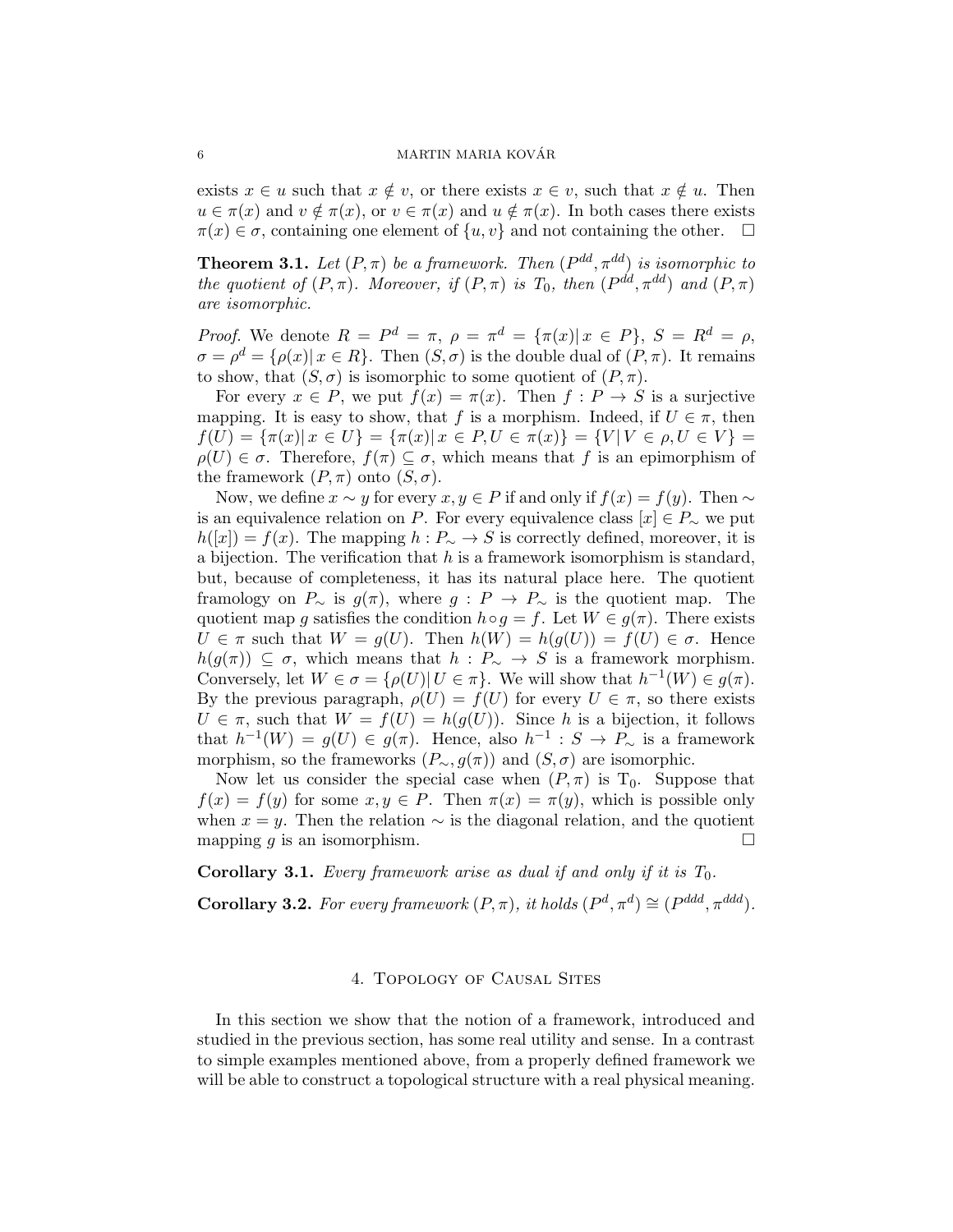Recall that a *causal site*  $(S, \subseteq, \prec)$  defined by J. D. Christensen and L. Crane in [\[2\]](#page-14-11) is a set S of regions equipped with two binary relations  $\sqsubset, \prec,$ where  $(S, \subseteq)$  is a partial order having the binary suprema  $\sqcup$  and the least element  $\bot \in S$ , and  $(S \setminus {\bot}, {\prec})$  is a strict partial order (i.e. anti-reflexive and transitive), linked together by the following axioms, which are satisfied for all regions  $a, b, c \in S$ :

- (i)  $b \sqsubseteq a$  and  $a \prec c$  implies  $b \prec c$ ,
- (ii)  $b \sqsubseteq a$  and  $c \prec a$  implies  $c \prec b$ ,
- (iii)  $a \prec c$  and  $b \prec c$  implies  $a \sqcup b \prec c$ .
- (iv) There exits  $b_a \in S$ , called *cutting of a by b*, such that
	- (1)  $b_a \prec a$  and  $b_a \sqsubseteq b$ ;
	- (2) if  $c \in S$ ,  $c \prec a$  and  $c \sqsubseteq b$  then  $c \sqsubseteq b_a$ .

Consider a causal site  $(P, \subseteq, \prec)$  and let us define appropriate framework structure on P. We say that a subset  $F \subseteq P$  set is centered, if for every  $x_1, x_2, \ldots, x_k \in F$  there exists  $y \in P$ ,  $y \neq \perp$  satisfying  $y \sqsubseteq x_i$  for every  $i = 1, 2, \ldots, k$ . If  $\mathcal{L} \subseteq 2^P$  is a chain of centered subsets of P linearly ordered by the set inclusion  $\subseteq$ , then  $\bigcup \mathcal{L}$  is also a centered set. Then every centered  $F \subseteq P$  is contained in some maximal centered  $M \subseteq P$ . Let  $\pi$  be the family of all maximal centered subsets of P. Now, consider the framework  $(P, \pi)$ and its dual  $(P^d, \pi^d)$ . Let  $(X, \tau)$  be the topological space with  $X = P^d = \pi$ and the topology  $\tau$  generated by its closed subbase (that is, a subbase for the closed sets)  $\pi^d$ .

<span id="page-6-0"></span>**Theorem 4.1.** The topological space  $(X, \tau)$ , corresponding to the framework  $(P^d, \pi^d)$  and the causal site  $(P, \subseteq, \prec)$ , is compact  $T_1$ .

Proof. By the well-known Alexander's subbase lemma, for proving the compactness of  $(X, \tau)$  it is sufficient to show, that any subfamily of  $\pi^d$  having the f.i.p., has nonempty intersection. The subbase for the closed sets of  $(X, \tau)$ has the form  $\pi^d = {\pi(x) | x \in P}$ , so any subfamily of  $\pi^d$  can be indexed by a subset of P. Let  $F \subseteq P$  and suppose that for every  $x_1, x_2, \ldots, x_k \in F$  we have

$$
\pi(x_1) \cap \pi(x_2) \cap \cdots \cap \pi(x_k) \neq \varnothing.
$$

Then there exists  $U \in \pi$  such that  $U \in \pi(x_1) \cap \pi(x_2) \cap \cdots \cap \pi(x_k)$ , so  $x_i \in U$ for every  $i = 1, 2, ..., k$ . Since U is a (maximal) centered family, there exists  $\bot \neq y \in P$  such that  $y \sqsubseteq x_i$  for every  $i = 1, 2, \ldots, k$ . Thus F is a centered family, contained in some maximal centered family  $M \subseteq P$ . But then we have  $M \in \pi$ , so

$$
M \in \bigcap_{x \in M} \pi(x) \subseteq \bigcap_{x \in F} \pi(x) \neq \varnothing.
$$

Hence,  $(X, \tau)$  is compact.

Let  $U, V \in X = \pi, U \neq V$ . Since both are maximal centered subfamilies of P, none of them can contain the other one. So, there exist  $x, y \in P$  such that  $x \in U \setminus V$  and  $y \in V \setminus U$ . Then  $U \in \pi(x)$ ,  $V \notin \pi(x)$ ,  $V \in \pi(y)$ ,  $U \notin \pi(y)$ . Thus  $X \setminus \pi(x)$ ,  $X \setminus \pi(y)$  are open sets in  $(X, \tau)$  containing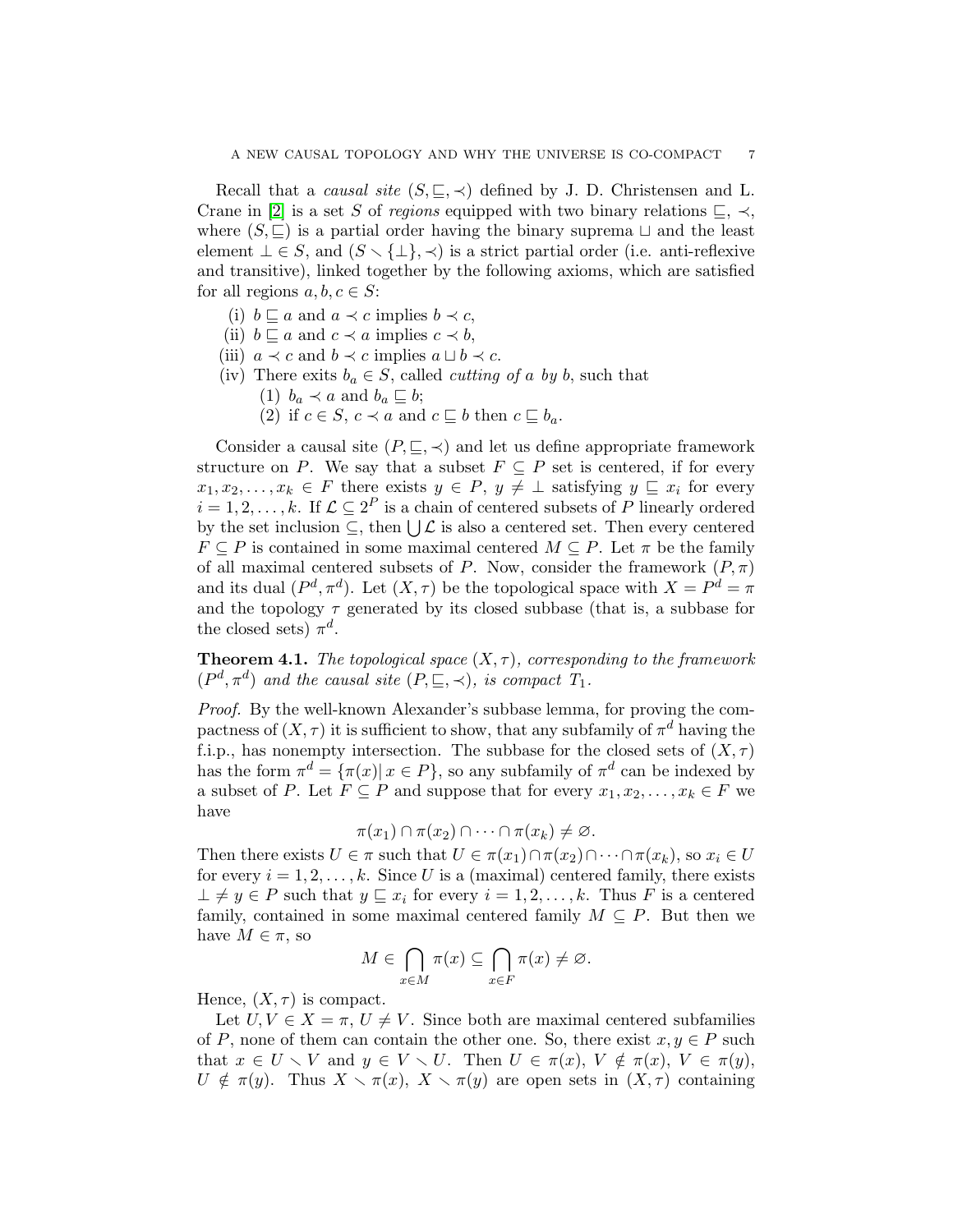## $\begin{array}{c}\n \text{MARTIN MARIA KOVÅR}\n \end{array}$

just one of the points U, V. So the topological space  $(X, \tau)$  satisfies the T<sub>1</sub>  $\Box$ axiom.

The motivation for introducing and studying the notion of a causal site lies especially in the hope that it may be helpful in formulation and solution of certain problems in quantum gravity. Especially in those situations, in which the traditional models are less convenient or even may fail (see [\[2\]](#page-14-11)) for more detail). In this situations, possibly very different from our macroscopic, everyday experience, also the topological structure of spacetime is an important and legitimate subject of the research. This is one of the possible motivations for the topology that we have introduced by the way described above and also a good motivation for Theorem [4.1.](#page-6-0) Another, perhaps even more important motivation it is to investigate how the topology of spacetime, which is perceived in the reality and implicitly is involved in physical phenomena, arises. So the first question we should ask it is whether the corresponding topology, constructed from the causal site by the described way has any physical meaning. But how to do that? Certainly, first we must test the construction at those situations that are working and well understood in the scope of the classical, traditional models. That is why we choose Minkowski space and its causal structure for the next considerations. If our previous construction is worth, then the output topology that we receive should be closely related to the Euclidean topology on M.

In [\[2\]](#page-14-11), the authors show that the definition of a causal site is compatible with the inner structure of the Minkowski space. Moreover, it is also shown that the same is true for the stably causal Lorentzian manifold (for the precise definition of stable causality see [\[2\]](#page-14-11); by a result of S. Hawking and G. Ellis [\[11\]](#page-14-12), it is equivalent to the existence of a global time function). However, it is easy to check that the causal site compatible with the stably causal Lorentzian manifold need be not unique. As we will see later, for the purposes of reconstruction of the topology from the causal structure we need much finer setting for the corresponding causal site, than it is used in the two simple examples of the paper [\[2\]](#page-14-11).

Let us denote by  $\mathbb{M} = \mathbb{R}^4$  the Minkowski space. Recall that it has a natural structure of a real, 4-dimensional vector space, equipped with the bilinear form  $\eta : \mathbb{M} \times \mathbb{M} \to \mathbb{R}$ , called the Minkowski inner product. The Minkowski modification of the inner product is not positively definite as the usual inner product, but in the standard basis it is represented by the diagonal matrix with the diagonal entries  $(1, -1, -1, -1)$ . Then a vector  $v \in M$  is called timelike, if  $\eta(v, v) > 0$ , lightlike or null if  $\eta(v, v) = 0$  and spacelike, if  $\eta(v, v) < 0$ . Further, the vector v is said to be future-oriented, if its first coordinate, which represents the time, is positive. Similarly,  $v$ is past-oriented, if its first coordinate is negative. We write  $v \ll w$  for  $v, w \in M$  if the vector  $w - v$  is timelike and future-oriented. In [\[2\]](#page-14-11) the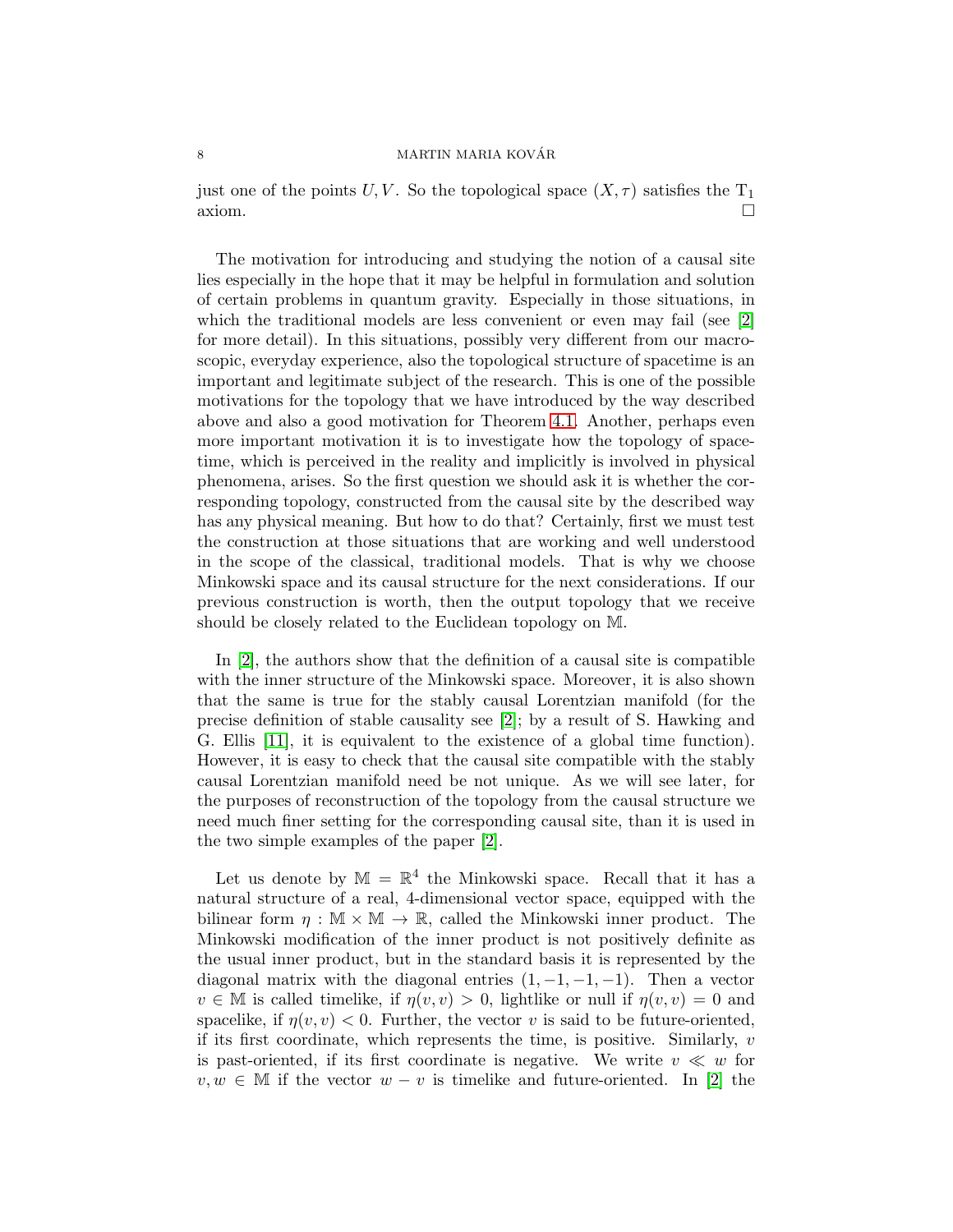sets of the form  $D(p,q) = \{x | x \in \mathbb{M}, p \ll x \ll q\}$  are called diamonds. They are used for the construction of an example of a certain causal site. In this setting, diamonds are open sets in the Euclidean topology, bounded by two light cones at points  $p, q \in \mathbb{M}$ . It is not difficult to show that open diamonds form a base for the Euclidean topology on M. However, for the purpose of a reconstruction of the topology from the causal structure it is more convenient to consider the closed variant of diamonds (with respect to the Euclidean topology).

We define  $p \leqslant q$  if the vector  $q - p$  is non-past-oriented and non-spacelike, that is, if its time coordinate is non-negative and  $\eta(q - p, q - p) \geq 0$ . We also denote  $\mathbf{0} = (0, 0, 0, 0)$ . Now, we put

$$
J^+(p) = \{x | x \in \mathbb{M}, p \leq x\},\
$$
  

$$
J^-(p) = \{x | x \in \mathbb{M}, x \leq p\}
$$

and

$$
J(p) = J^+(p) \cup J^-(p).
$$

Let  $\|\cdot\|$  be the Euclidean norm on M. For a real number  $\varepsilon > 0$  and a point  $x \in M$ , by  $B_{\varepsilon}(x)$  we denote the open ball  $B_{\varepsilon}(x) = \{y | y \in M, ||x - y|| < \varepsilon\}.$ The Euclidean topology on M, generated by the norm  $\lVert \cdot \rVert$  and these open balls, we denote by  $\tau_E$ . The de Groot dual or co-compact topology on M we denote by  $\tau_E^G$ .

For our next considerations we will need several lemmas, which will point out some important properties of the relation  $\leq$  and of the cones  $J(p)$  in M. We do not claim originality for these results, only the context in which we will use them – the construction of a certain causal site on  $M -$  is new. Although the results can be essentially found in the literature, in order to avoid problems with different notation and also for the reader's convenience, we present here the complete proofs. However, for a more advanced foundations of the conus theory, the reader is referred to the comprehensive paper [\[16\]](#page-14-13).

<span id="page-8-0"></span>**Lemma 4.1.** The sets  $J^+(0)$  and  $J^-(0)$  are closed with respect to the operation + of the vector space  $(\mathbb{M}, +)$ .

*Proof.* Let  $x, y \in J^+(0)$ . Let  $x = s + t$ ,  $y = r + u$ , where  $r, s, t, u \in \mathbb{M}$  and the vectors  $r, s$  have zero time coordinate, and the vectors  $u, t$  have zero space coordinates. Since  $x \in J^+(\mathbf{0})$ , we have  $\eta(x, x) \geq 0$ , which is equivalent to  $||t|| \ge ||s||$ . Similarly, from  $y \in J^+(0)$  we get  $||u|| \ge ||r||$ . Since the time coordinates of  $x, y$  and so  $t, u$  are of the same sign, and only one coordinate of t, u can be non-zero, it follows that  $||t+u|| = ||t|| + ||u|| \ge ||s|| + ||r|| \ge ||s+r||$ . Then  $\eta(x+y, x+y) \geq 0$ . Since the time coordinate of  $x+y$  is non-negative (as the sum of the non-negative coordinates of x, y), we finaly get  $x+y \in J^+(0)$ . The proof for  $J^-(0)$  is analogous.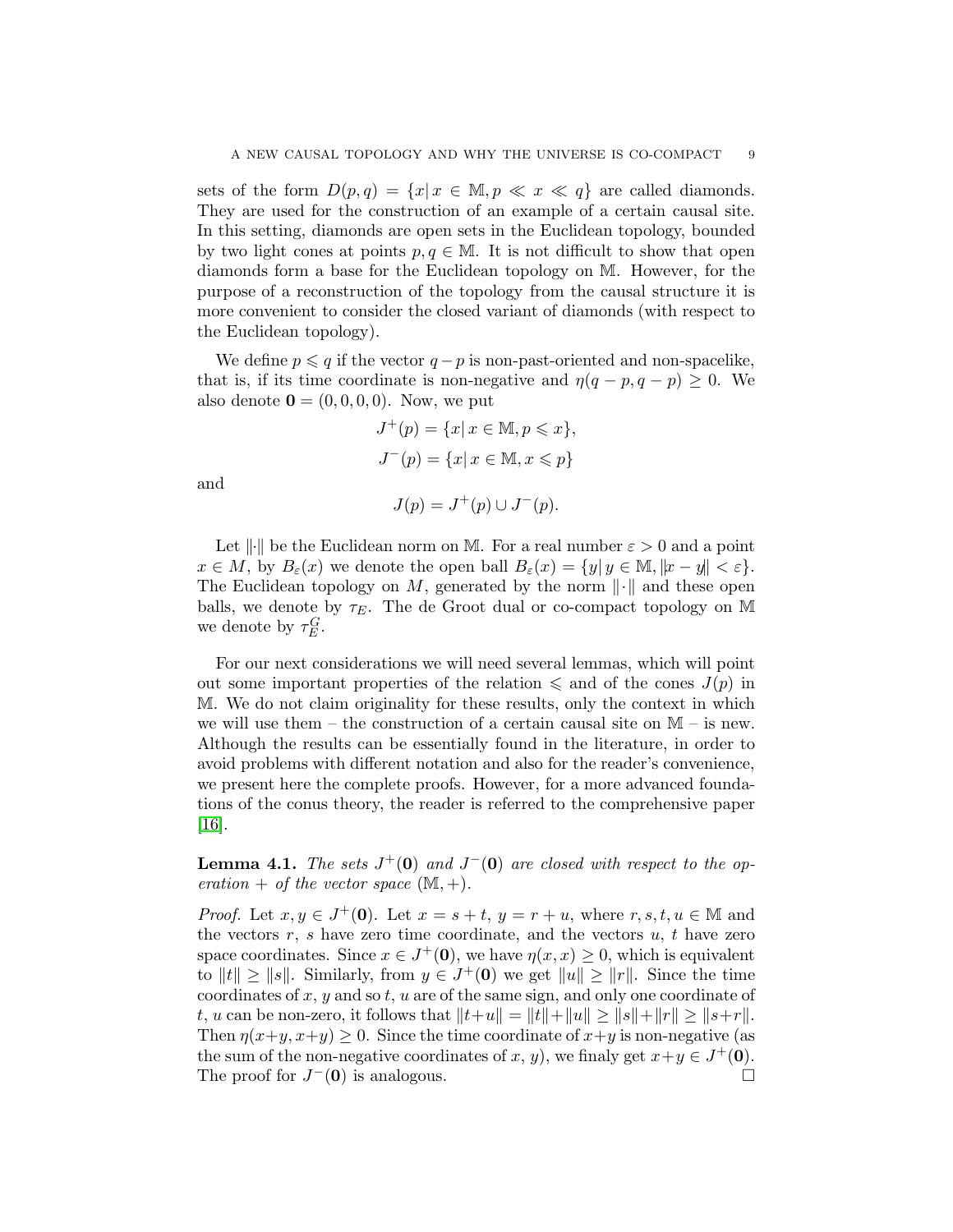**Lemma 4.2.** The binary relation  $\leq$  is a partial order on M.

*Proof.* Certainly,  $\leq$  is reflexive. Suppose that  $p \leq q$  and  $q \leq r$  for some  $p, q, r \in \mathbb{M}$ . Then  $r - p = (r - q) + (q - p)$ , so if the time coordinates of  $q - p$  and  $r - q$  are non-negative, the same holds also for  $r - p$ . Since  $\eta(q-p,q-p) \geq 0$  and  $\eta(r-q,r-q) \geq 0$ , we have  $q-p \in J^{\perp}(0)$  and  $r - q \in J^+(0)$ . By Lemma [4.1,](#page-8-0)  $r - p \in J^+(0)$ . Then  $\mathbf{0} \leq r - p$ , which gives  $\eta(r - p, r - p) \geq 0$ . Thus  $\leq$  is also a transitive relation.

We denote

$$
\Diamond(p,q) = J^+(p) \cap J^-(q),
$$

where  $p, q \in \mathbb{M}$ ,  $p \leq q$ . Now let us construct a causal site which reflects causality and topological properties of Minkowski space M. Denote  $\mathcal{D} =$  $\{\Diamond(p,q)| p,q \in \mathbb{Q}^4, p \leq q\}.$  Now, let  $(P,\cup,\cap)$  be the set lattice generated by the elements of  $D$ . Since  $P$  can be represented by lattice polynomials (see, e.g.  $[9]$ , every element of P can be expressed by unions and intersections of finitely many elements of  $D$ , it is compact and closed with respect to the Euclidean topology  $\tau_E$  on M.

**Lemma 4.3.** The family  $P$  is a closed base for the co-compact topology on M.

*Proof.* The co-compact topology  $\tau_E^G$  on M is generated by its open base, which is formed by the complements of sets, compact in the Euclidean topology  $\tau_E$ .

Let  $K \subseteq \mathbb{M}$  be compact. Denote  $U = \mathbb{M} \setminus K$ . Take a point  $x \in U$ . For every  $y \in K$  there exist  $p_y, q_y \in \mathbb{Q}^4$ ,  $p_y \leqslant q_y$ , such that  $y \in \text{int} \Diamond (p_y, q_y)$ , where the interior is considered with respect to the Euclidean topology  $\tau_E$ on M, and  $x \notin \Diamond(p_y, q_y)$ . Since K is compact, there exist  $y_1, y_2, \ldots, y_k \in K$ with

$$
K \subseteq \bigcup_{i=1}^k \operatorname{int} \Diamond(p_{y_i}, q_{y_i}).
$$

Then

$$
x \in \bigcap_{i=1}^k (\mathbb{M} \setminus \Diamond(p_{y_i}, q_{y_i})) = \mathbb{M} \setminus \bigcup_{i=1}^k \Diamond(p_{y_i}, q_{y_i}) \subseteq U,
$$

and the closed set  $\bigcup_{i=1}^{k} \Diamond(p_{y_i}, q_{y_i})$  is an element of P. Hence, also every set U, which is open with respect to  $\tau_E^G$ , is a union of complements of elements of  $P$ , which are closed in the same topology. Then  $P$  forms a closed base for  $\tau_E^G$ .

Finally, we are ready to complete the construction of the causal site on M. Let  $A, B \in P$  non-empty. We put  $A \prec B$  if  $A \neq B$  and for every  $a \in A$ ,  $b \in B, a \leqslant b.$ 

**Theorem 4.2.**  $(P, \subseteq, \prec)$  is a causal site.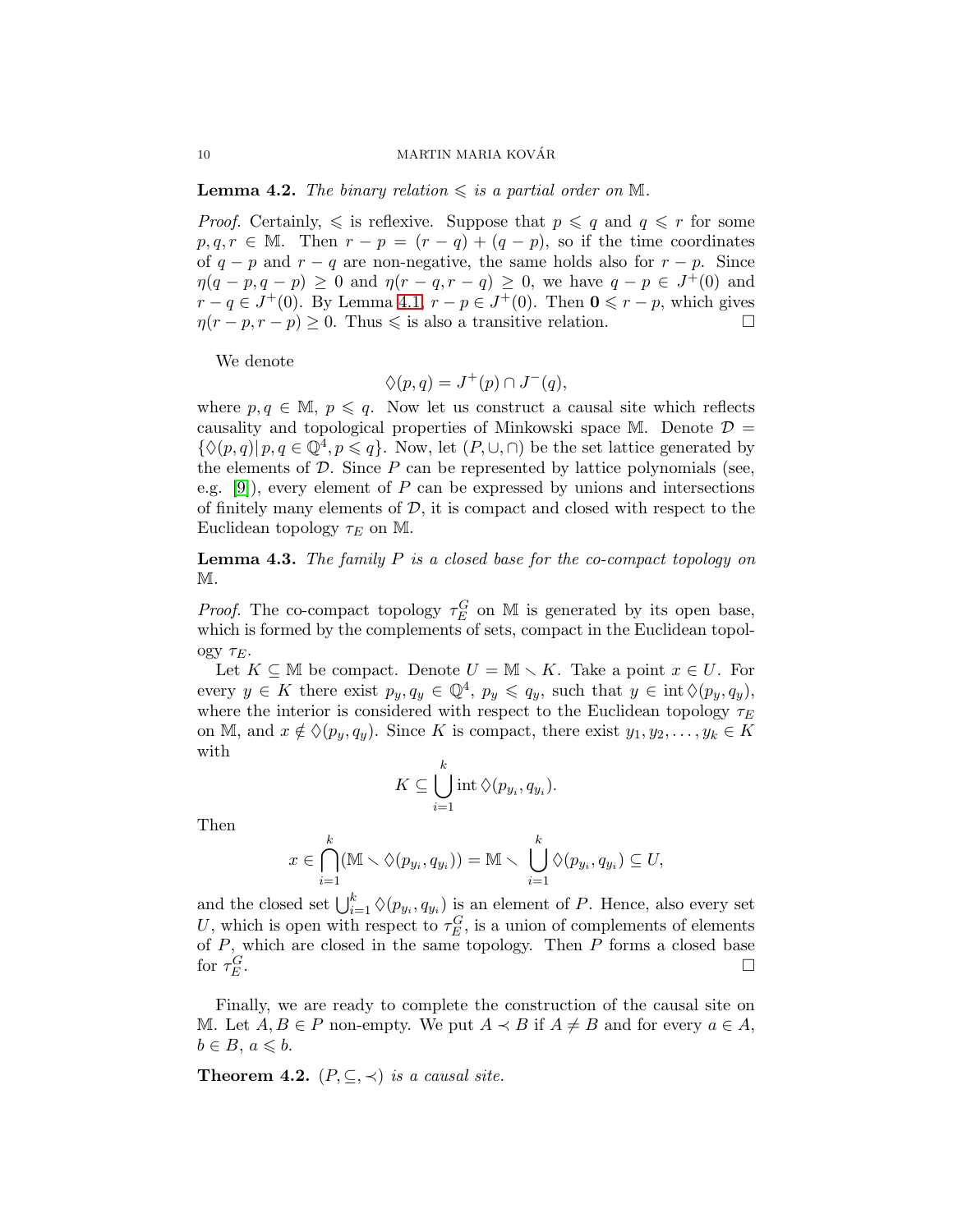*Proof.* First of all, we need to show that  $\prec$  is a transitive on the set  $P \setminus \{\emptyset\}$ (the anti-reflexivity of  $\prec$  follows directly from the definition). Suppose that  $A \prec B$  and  $B \prec C$ , where  $A, B, C$  are non-empty. Let  $a \in A, c \in C$ . Since  $B \neq \emptyset$ , there is some  $b \in B$ . The vectors  $b - a$  and  $c - b$  are non-spacelike and non-past-oriented. Then also the vector  $c - a = (c - b) + (b - a)$  is also non-space-like and non-past-oriented. Suppose that  $A = C$ . Then  $A \prec B$ and  $B \prec A$ . Taking any  $a' \in A$  and  $b' \in B$ , we get that both vectors  $a' - b'$ and  $b' - a'$  are non-spacelike and non-past-oriented, which gives  $a' = b'$ . Then  $A = B$  is a singleton, but this equality contradicts to the definition of the relation  $\prec$ . Thus  $\prec$  is transitive.

Since  $\subseteq$  is the set inclusion, the axioms (i)-(iii) are satisfied trivially. Let us check the axiom (iv). Let  $A \in P$ ,  $A \neq \emptyset$ . Since in the Euclidean topological structure the compact sets are bounded, there exists a diamond  $D = \Diamond (p_0, q_0)$  with  $A \subseteq D$ . Denote

$$
O_A = \{p | p \in D, A \subseteq J^+(p)\}.
$$

Since  $q_0 \in O_A$ ,  $O_A \neq \emptyset$ . Let  $L \subseteq O_A$  be a non-empty linearly ordered chain with respect to  $\leq$ . We will show that L has an upper bound in  $O<sub>A</sub>$ . Consider the net  $\mathrm{id}_L(L,\leqslant)$ . Since D is compact,  $\mathrm{id}_L(L,\leqslant)$  has a cluster point, say  $p_L \in D$ . Suppose that there is some  $l \in L$  such that  $p_L \notin J^+(l)$ . Since the set  $J^+(l)$  is closed in M, there exists  $\varepsilon > 0$  such that  $B_{\varepsilon}(p_L) \cap J^+(l) = \varnothing$ . By the definition of the cluster point, there exists  $m \in L, l \leqslant m$ , such that  $m \in B_{\varepsilon}(p_L)$ . Then  $m \in J^+(m) \cap B_{\varepsilon}(p_L)$ , but this is not possible since  $J^+(m) \subseteq J^+(l)$ . Hence,  $p_L \in \bigcap_{l \in L} J^+(l)$ , which means that  $p_L$  is an upper bound of L in D. It remains to show that  $A \subseteq J^+(p_L)$ . Suppose conversely, that there exists some  $r \in A \setminus J^+(p_L)$ . Since  $J^+(\overline{p}_L)$  is closed in M, there exists  $\varepsilon > 0$  such that  $B_{\varepsilon}(r) \cap J^+(p_L) = \varnothing$ . Since  $p_L$  is a cluster point of the net  $id_L(L, \leqslant)$ , there exists  $n \in L$ ,  $n \in B_{\varepsilon/2}(p_L)$ . Then  $r \in A \subseteq J^+(n)$ . Denote  $q = r + (p_L - n)$ . The vector q is the translation of r by the vector  $p_L - n$ , and  $J^+(p_L)$  is the translation of the cone  $J^+(n)$  by the same vector, so  $q \in J^+(p_L)$ . Now,  $0 < \varepsilon \le ||r-q|| = ||n-p_L|| < \frac{\varepsilon}{2}$ , which is a contradiction. Thus  $A \subseteq J^+(p_L)$ , and so  $p_L \in O_A$  is the upper bound of the chain L. Let  $M_A$  be the set of all maximal elements of  $O_A$  (with respect to the order  $\leqslant$ ). By Zorn's Lemma, for every  $p \in O_A$  there exists  $m \in M_A$  such that  $p \leq m$ . We put

$$
A_\perp = \bigcup_{m \in M_A} J^-(m),
$$

and for  $B \in P$ ,  $B \neq A$  we denote

$$
B_A=B\cap A_\perp.
$$

To claim that  $B_A \in P$ , we need to show that  $M_A$  is finite. The boundary of  $A \in P$  can be decomposed into a finite set  $S_A$  of pieces of the boundaries of the cones  $J(t)$ ,  $t \in T_A$ , where  $T_A$  is a proper finite set. If  $m \in M_A$ , then the boundary of  $J(m)$  must intersect some elements of S, otherwise m cannot be maximal. Moreover, the cone  $J(m)$  is fully determined by a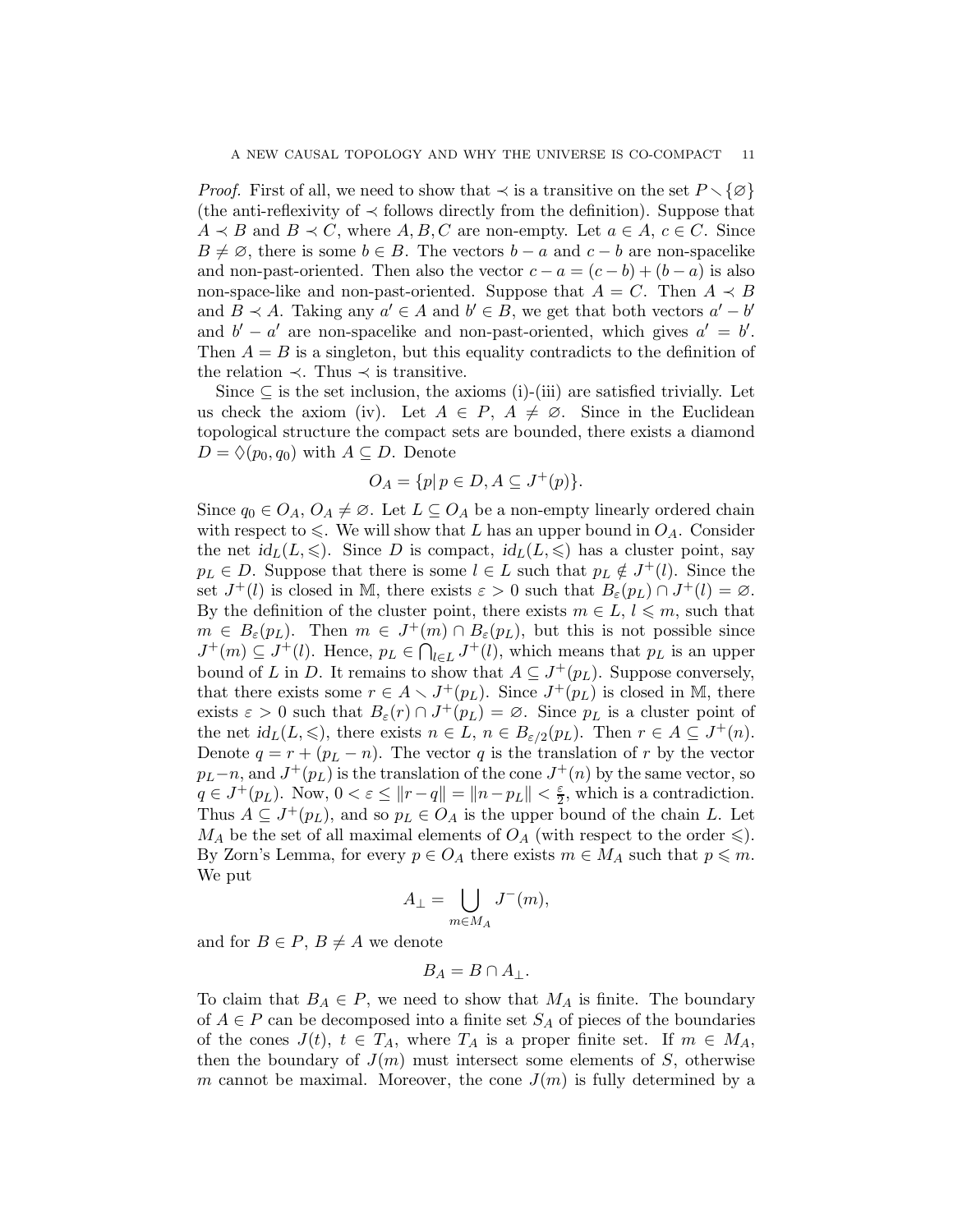#### 12 MARTIN MARIA KOVÁR

finite and limited number of such intersections, because the points of these intersections must satisfy the equation of the boundary of  $J(m)$ . But this would not be possible for an infinite set  $M_A$ . Then  $B_A \in P$ . Let  $b \in B_A$ ,  $a \in A$ . By the definition of  $B_A$ , there exists some  $m \in M_A$  with  $b \in J^-(m)$ , so  $b \leq m$ . We also have  $a \in A \subseteq J^+(m)$ , so  $m \leq a$ . Then  $b \leq a$ , which implies  $B_A \prec A$ .

Suppose that  $C \prec A, C \subseteq B$  for some  $C \in P$ . Let  $c \in C$ . If  $a \in A$ , then  $c \leq a$ , which gives  $a \in J^+(c)$ . Therefore,  $A \subseteq J^+(c)$ . Then  $c \in O_A$ , so there exists  $m \in M_A$ , such that  $c \leq m$ . Then  $c \in J^-(m) \subseteq A_\perp$ . Hence,  $C \subseteq A_\perp$ , which together with  $C \subseteq B$  gives the requested inclusion  $C \subseteq B_A$ .  $\Box$ 

Now we will concentrate us on the reconstruction of the original topology on M from the causality structure of  $(P, \subseteq, \prec)$ . Let  $\pi$  be the family of all maximal centered subsets of P.

# **Theorem 4.3.** The topological space  $(X, \tau)$  corresponding to the framework  $(P^d, \pi^d)$  is homeomorphic to M equipped with the co-compact topology.

*Proof.* As we already defined before,  $X = P^d = \pi$ . Note that any point  $p \in \mathbb{M}$  defines a maximal centred subset of P, say  $f(p) = \{C | C \in P, p \in$  $C$ . The family  $f(p)$  obviously is centered, since P is closed under finite intersections and  $f(p)$  contains those elements of P, whose contain p. Let Q be another centered family such that  $f(p) \subseteq Q \subseteq P$ . Suppose that there is some  $F \in Q$ , such that  $p \notin F$ . The set  $\mathbb{M} \setminus F$  is open with respect to the Euclidean topology  $\tau_E$ , so there exist  $u, v \in \mathbb{Q}^4$ ,  $u \leq v$ , such that  $p \in \Diamond(u, v) \subseteq \mathbb{M} \setminus F$ . But  $\Diamond(u, v) \in P$ , so  $\Diamond(u, v) \in f(p) \subseteq Q$ , while  $\Diamond(u, v) \cap F = \emptyset$ . This contradicts to the assumption that Q is centered. Thus all elements of Q contain p, which means that  $Q = f(p)$ . Now it is clear that  $f(p)$  is a maximal centred subfamily of P.

Conversely, a maximal centered subfamily  $Q \in \pi$  has a nonempty intersection, because of compactness of M in the co-compact topology. If  $\{x, y\} \subseteq \bigcap_{F \in Q} F$ , where  $x \neq y$ , then there exist  $u, v \in \mathbb{Q}^4$ ,  $u \leqslant v$ , such that  $x \in \Diamond(u, v)$  and  $y \notin \Diamond(u, v)$ . Then  $Q \cup \{\Diamond(u, v)\} \subseteq P$  is an extension of Q which is also centered, which contradicts to the maximality of Q. Thus the intersection of  $\bigcap_{F\in Q} F$  contains only one element, say  $g(Q)$ . Consequently we have  $g(f(p)) = p$  and  $f(g(Q)) = Q$ . Thus the mappings  $f : \mathbb{M} \to X$  and  $g: X \to \mathbb{M}$  are bijections inverse to each other. Further, for  $A \in P$  we have  $g^{-1}(A) = \{Q | Q \in \pi, g(Q) \in A\} = \{Q | Q \in \pi, Q \in f(A)\} = \{Q | Q \in \pi, A \in A\}$  $Q$ } =  $\pi(A)$ , which is a subbasic closed set in  $(X, \tau)$ . Then  $g: X \to \mathbb{M}$  is continuous.

Now, take a set  $\pi(B)$ , where  $B \in P$ , from the closed base  $\pi^d$  of  $\tau$ . Then  $f^{-1}(\pi(B)) = \{p | p \in M, f(p) \in \pi(B)\} = \{p | p \in M, B \in f(p)\}.$  For every  $p \in f^{-1}(\pi(B)), f(p)$  is a maximal centered subfamily of P, containing the set B (which is compact with respect to  $\tau_E$ ). As we have shown above, its intersection contains the only element  $g(f(p)) = p$ . So  $f^{-1}(\pi(B)) = \{p | p \in$  $M, p \in B$  = B. Since B is a compact set with respect to the Euclidean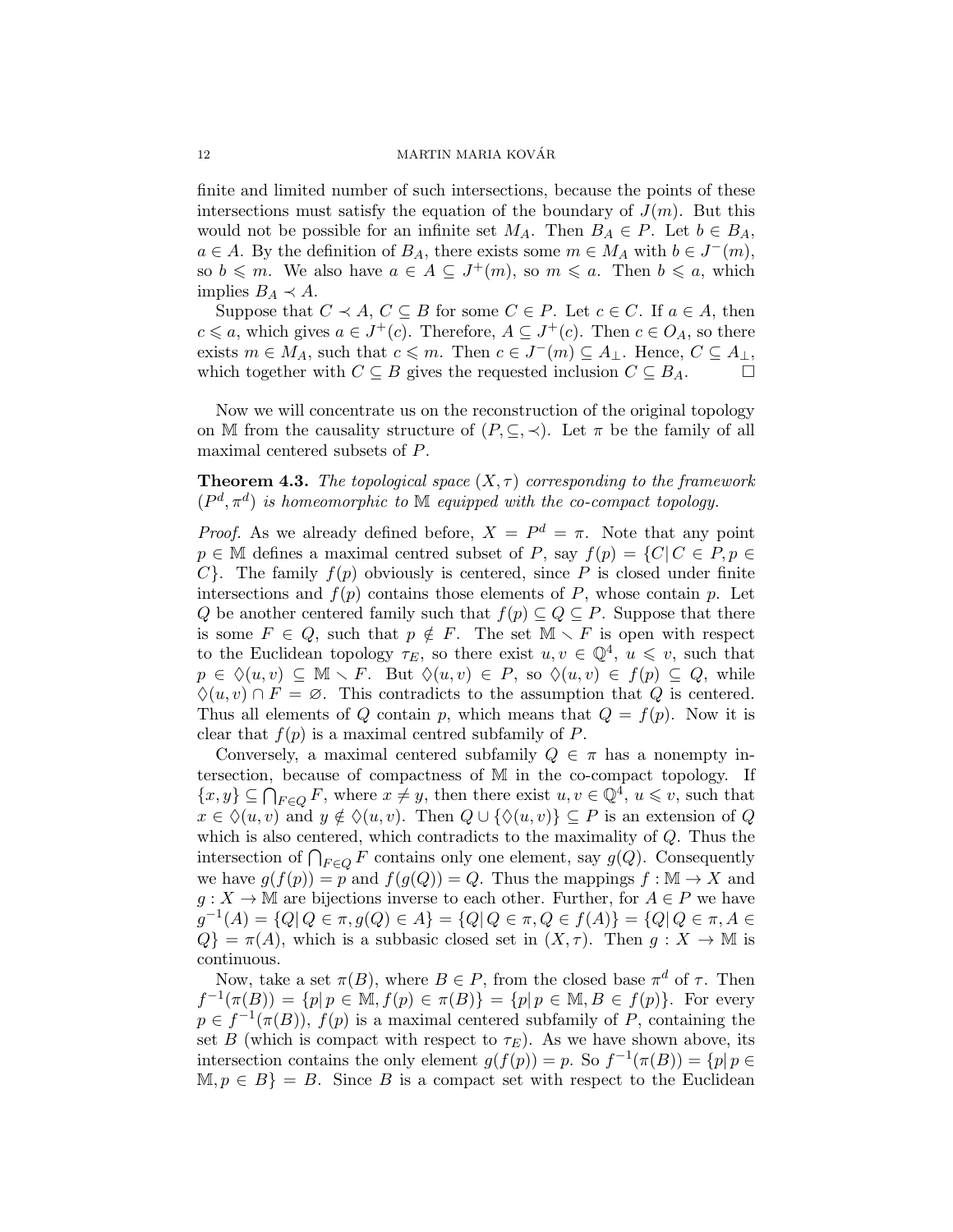topology  $\tau_E$  on M, it is closed in the co-compact topology and the map  $f : \mathbb{M} \to X$  is continuous. Hence, the spaces  $(X, \tau)$  and M, equipped with the co-compact topology, are homeomorphic.

# 5. Final Remarks in Historical Context

The progress in mathematical and theoretical physics witnesses that various applications of topology in physics may be far-reaching and illuminating. It could be very difficult to track down the origins of such applications, but one of the first attempts may be associated with the year 1914, when A. A. Robb came with his axiomatic system for Minkowski space M, analogous to the well-known axioms of Euclidean plane geometry. In [\[19\]](#page-14-15) he essentially proved that the geometrical and topological structure of M can be reconstructed from the underlying set and a certain order relation among its points. As it is noted in [\[6\]](#page-14-16), some prominent mathematicians and physicists criticized the use of locally Euclidean topology in mathematical models of the spacetime. Perhaps as a reflection of these discussions, approximately at the same time when de Groot wrote his papers on co-compactness duality, there appeared two interesting papers [\[22\]](#page-14-17) and [\[23\]](#page-14-18), in which E. C. Zeeman studied an alternative topology for Minkowski space. The Zeeman topology, also referred as the fine topology, is the finest topology on M, which induces the 3-dimensional Euclidean topology on every space-axis and the 1 dimensional Euclidean topology on the time-axis. Among other interesting properties, it induces the discrete topology on every light ray. A. Kartsaklis in [\[13\]](#page-14-19) studied connections between topology and causality. He attempted to axiomatize causality relationships on a point set, equipped with three binary relations, satisfying certain axioms, by a structure called a *causal space*. He also introduced so called chronological topology, the coarsest topology, in which every non-empty intersection of the chronological future and the chronological past of two distinct points of a causal space is open.

In the camp of quantum gravity, there appeared similar efforts and attempts to get some gain from studying the underlying structure of spacetime – topological, geometrical or discrete – however, significantly later. The possible motivation is explained, for instance, in [\[20\]](#page-14-20). C. Rovelli notes here that the loop quantum gravity leads to a view of the geometry structure of spacetime at the short-scale level extremely different from that of a smooth geometry background. Also the topology of spacetime at Planck scales could be very different from that we meet in our everyday experience and which has been originally extrapolated from the fundamental concepts of the continuous and smooth mathematics. Thus the usual properties and attributes of the spacetime, like its Hausdorffness or metrizability may not be satisfied (for a groundbreaking paper, see [\[12\]](#page-14-2)). The most important source of inspiration for our paper was the work [\[2\]](#page-14-11) of J. D. Christensen and L. Crane. Motivated by certain requirements of their research in quantum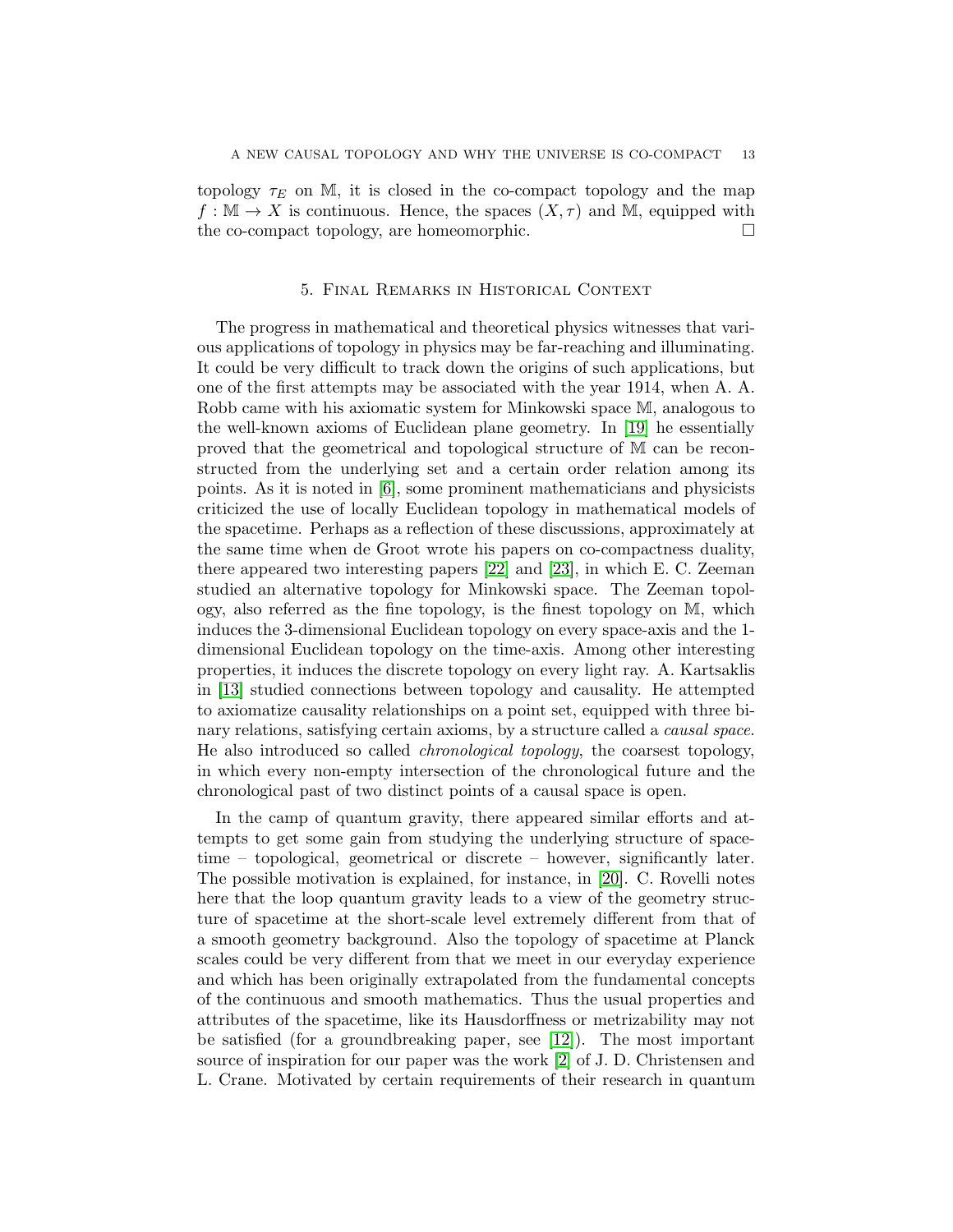#### 14 MARTIN MARIA KOVAR´

gravity, these authors developed a novel axiomatic system for the generalized spacetime, called causal site, qualitatively different from the previous, similar attempts. The notion itself is a successful synthesis of two other notions, a Grothendieck site (which basically is a small category equipped with the Groethendieck topology) [\[1\]](#page-14-21) and a causal set of R. Sorkin [\[21\]](#page-14-22). One of the most important merits of the new axiomatic system it is the fact that the causal site is a pointless structure, not unlike to some well-known concepts of pointless topology and locale theory.

The contents of our paper can be considered as a certain kind of a virtual experiment. We constructed a topology from a general causal site by a purely mathematical, straightforward and canonical way. Taking the causal site given by Minkowski space we did not receive the usual and naturally expected Euclidean topology on M, but its de Groot dual. This is surprising, because the received topology seems to be more closely related to the way, how the philosophy of physics traditionally understands the infinity in a context of expected finiteness of the physical quantities. As it was remarked by de Groot in [\[10\]](#page-14-3) (and also by J. M. Aarts in oral communication with de Groot), from the philosophical point of view, the co-compact topology is naturally related to the concept of potential infinity – in a contrast to the notion of actual infinity, which is mostly used in the traditional mathematical approach. To illustrate the difference, consider a countably infinite sequence  $x_1, x_2, \ldots$  of points lying on a straight line in space or spacetime, with the constant distance between  $x_i$  and its successor  $x_{i+1}$ . In the usual, Euclidean topology, the sequence is divergent and it approaches to an improper point at infinity. To make it convergent, one need to embed the space into its compactification (for instance, the Alexandroff one-point compactification is a suitable one). The points completed by the compactification then appear at the infinite distance from any other point of the space. On the other hand, the co-compact topology, which locally coincides with the usual topology, is already compact and superconnected, so the sequence  $x_1, x_2, \ldots$  is residually in each neighborhood of every point. Since the co-compact topology locally coincides with the Euclidean topology, in most cases it performs the same job, but in a "more elegant" way – with less open sets. Both topologies are closely related to each other via the de Groot duality as we described in Section [2.](#page-1-0)

We may close the paper by returning to the question, that we stated at the beginning. The result of our virtual experiment certainly is not a rigorous proof of the conjecture that the constructed causal topology will fit with the reality also in more complex and more complicated physical situations. But, at least, it confirms that notion of causal site of J. D. Christensen and L. Crane is designed correctly. And it gives a strong reason for the believe, that the causal structure is the primary structure of the spacetime, which also carries its topological information.